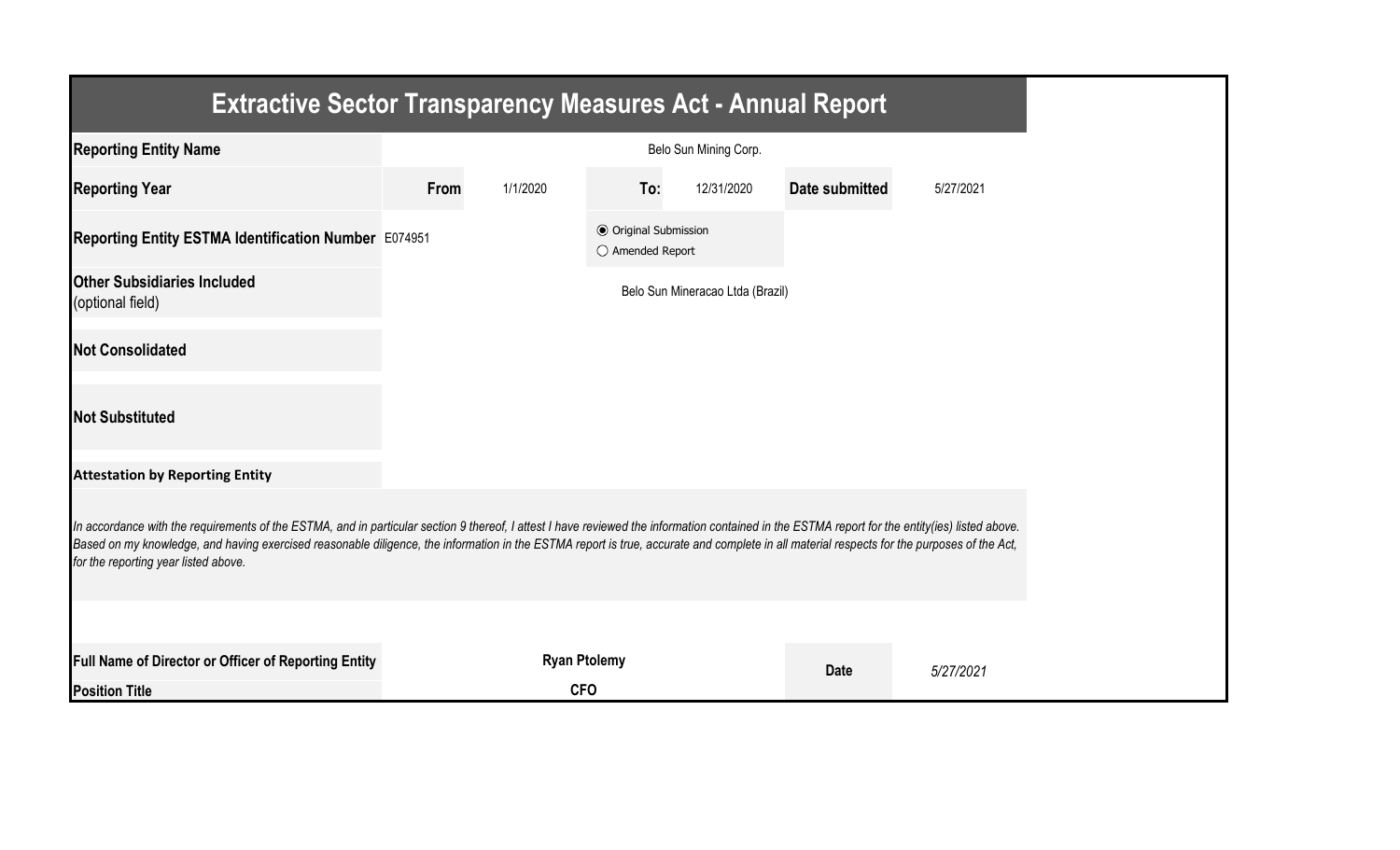| <b>Extractive Sector Transparency Measures Act - Annual Report</b>                                                                                                                  |                                                |                                                                                 |                                         |            |      |                                |                |                  |                                               |                                      |                                                                                                         |  |  |
|-------------------------------------------------------------------------------------------------------------------------------------------------------------------------------------|------------------------------------------------|---------------------------------------------------------------------------------|-----------------------------------------|------------|------|--------------------------------|----------------|------------------|-----------------------------------------------|--------------------------------------|---------------------------------------------------------------------------------------------------------|--|--|
| <b>Reporting Year</b><br><b>Reporting Entity Name</b><br><b>Reporting Entity ESTMA</b><br><b>Identification Number</b><br><b>Subsidiary Reporting Entities (if</b><br>necessary)    | From:                                          | 1/1/2020                                                                        | To:<br>Belo Sun Mining Corp.<br>E074951 | 12/31/2020 |      | <b>Currency of the Report</b>  | CAD            |                  |                                               |                                      |                                                                                                         |  |  |
|                                                                                                                                                                                     | <b>Payments by Payee</b>                       |                                                                                 |                                         |            |      |                                |                |                  |                                               |                                      |                                                                                                         |  |  |
| Country                                                                                                                                                                             | Payee Name <sup>1</sup>                        | Departments, Agency, etc<br>within Payee that Received<br>Payments <sup>2</sup> | <b>Taxes</b>                            | Royalties  | Fees | <b>Production Entitlements</b> | <b>Bonuses</b> | <b>Dividends</b> | Infrastructure<br><b>Improvement Payments</b> | <b>Total Amount paid to</b><br>Payee | Notes <sup>34</sup>                                                                                     |  |  |
| Brazil                                                                                                                                                                              | Federal Revenue Service of<br>Brazil           |                                                                                 | 110,696                                 |            |      |                                |                |                  |                                               |                                      | original currency was Brazilian Real,<br>110,696 converted at 2020's year end rate (1<br>$CAD = R$4.08$ |  |  |
| Brazil                                                                                                                                                                              | Municipal government -<br>Altamira, Brazil     |                                                                                 | 90                                      |            |      |                                |                |                  | 17,157                                        |                                      | original currency was Brazilian Real,<br>17,247 converted at 2020's year end rate (1<br>$CAD = R$4.08$  |  |  |
| Brazil                                                                                                                                                                              | Municipal government -<br>Senador, Brazil      |                                                                                 | 2,237                                   |            |      |                                |                |                  |                                               |                                      | original currency was Brazilian Real,<br>2,237 converted at 2020's year end rate (1<br>$CAD = R$4.08$   |  |  |
| Brazil                                                                                                                                                                              | National Mining Agency                         |                                                                                 | 20,865                                  |            |      |                                |                |                  |                                               |                                      | original currency was Brazilian Real,<br>20,865 converted at 2020's year end rate (1<br>$CAD = R$4.08$  |  |  |
| Brazil                                                                                                                                                                              | Municipality of Saude                          |                                                                                 | 1,226                                   |            |      |                                |                |                  |                                               |                                      | original currency was Brazilian Real,<br>1,226 converted at 2020's year end rate (1<br>$CAD = R$4.08$   |  |  |
| Brazil                                                                                                                                                                              | <b>Educational Society of Santo</b><br>Antonio |                                                                                 | 9,804                                   |            |      |                                |                |                  |                                               |                                      | original currency was Brazilian Real,<br>9,804 converted at 2020's year end rate (1<br>$CAD = R$4.08$   |  |  |
|                                                                                                                                                                                     |                                                |                                                                                 |                                         |            |      |                                |                |                  |                                               |                                      |                                                                                                         |  |  |
|                                                                                                                                                                                     |                                                |                                                                                 |                                         |            |      |                                |                |                  |                                               |                                      |                                                                                                         |  |  |
|                                                                                                                                                                                     |                                                |                                                                                 |                                         |            |      |                                |                |                  |                                               |                                      |                                                                                                         |  |  |
|                                                                                                                                                                                     |                                                |                                                                                 |                                         |            |      |                                |                |                  |                                               |                                      |                                                                                                         |  |  |
|                                                                                                                                                                                     |                                                |                                                                                 |                                         |            |      |                                |                |                  |                                               |                                      |                                                                                                         |  |  |
|                                                                                                                                                                                     |                                                |                                                                                 |                                         |            |      |                                |                |                  |                                               |                                      |                                                                                                         |  |  |
|                                                                                                                                                                                     |                                                |                                                                                 |                                         |            |      |                                |                |                  |                                               |                                      |                                                                                                         |  |  |
|                                                                                                                                                                                     |                                                |                                                                                 |                                         |            |      |                                |                |                  |                                               |                                      |                                                                                                         |  |  |
|                                                                                                                                                                                     |                                                |                                                                                 |                                         |            |      |                                |                |                  |                                               |                                      |                                                                                                         |  |  |
|                                                                                                                                                                                     |                                                |                                                                                 |                                         |            |      |                                |                |                  |                                               |                                      |                                                                                                         |  |  |
|                                                                                                                                                                                     |                                                |                                                                                 |                                         |            |      |                                |                |                  |                                               |                                      |                                                                                                         |  |  |
| <b>Additional Notes:</b><br>$\frac{1}{2}$ Enter the areaer name of the Daves resolution the meansuling the municipality of y the arguines of y potional government of $\rightarrow$ |                                                |                                                                                 |                                         |            |      |                                |                |                  |                                               |                                      |                                                                                                         |  |  |

<sup>1</sup>Enter the proper name of the Payee receiving the money (i.e. the municipality of x, the province of y, national government of z).

<sup>2</sup> Optional field.

 $3$  When payments are made in-kind, the notes field must highlight which payment includes in-kind contributions and the method for calculating the value of the payment.

<sup>4</sup> Any payments made in currencies other than the report currency must be identified. The Reporting Entity may use the Additional notes row or the Notes column to identify any payments that are converted, along with the e